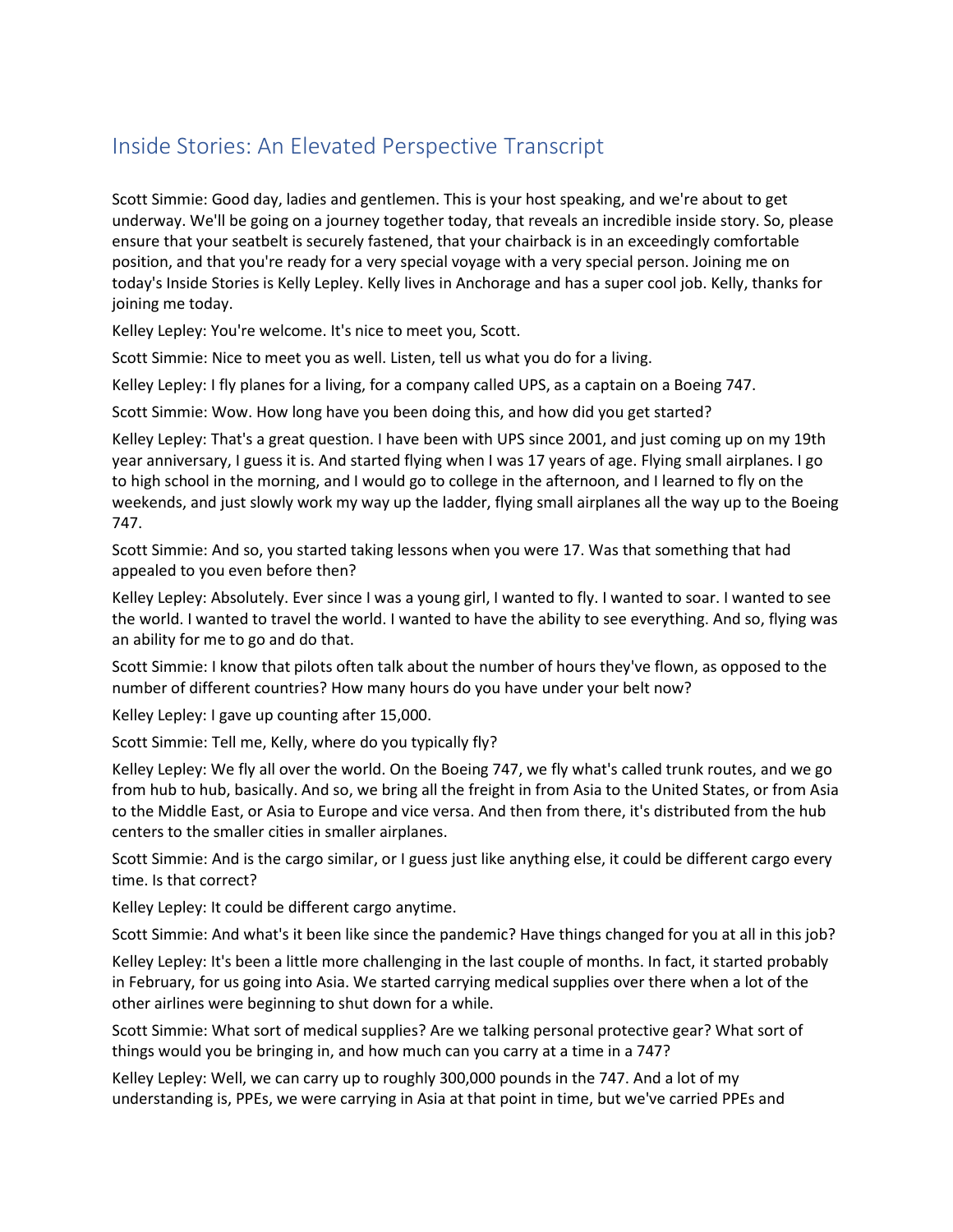that 300,000 pounds is below us. It's only a small percentage we really get to see. ventilators, and everything of that sort. As pilots, unfortunately, we don't get a cargo manifest of what

 the world, carrying supplies that could save someone's life, I guess I would certainly, personally elevate you to that category. What is it like as you're carrying this cargo, knowing how critical it is? Is there a Scott Simmie: We think about doctors and nurses and people working in these essential services, as being the everyday heroes these days. But when you think of someone flying an aircraft halfway around different sensation, anything different going on in your mind when you know just how valuable this cargo is?

Kelley Lepley: I can only speak personally, but for me, yes. It's a humbling experience knowing that down below in my cargo hold, I'm carrying something that could be lifesaving for somebody back home here in the United States, or even in Europe or the Middle East. It is a humbling experience.

Scott Simmie: Has the protocol at airports for you changed, or protocols in the cockpit, have those sorts of things changed due to COVID-19?

Kelley Lepley: Well, I can tell you, my hands are much more raw because I end up cleaning them a lot more, with bacterial wipes and stuff of that sort. But yes, we're much more thorough on our cleaning process inside the cockpit and even outside in our crew cabin area, they will go through and sanitize everything of that sort. So, we've definitely increased the protocol there. And of course, we're in our PPEs when we're in airport situations and stuff like that, around people or populations, masses, we will wear that. And so, it has changed to that point there. Yes.

Scott Simmie: Now, my expertise when it comes to large aircraft is solely that of a passenger and flying from point A to point B. I'm curious, when you're carrying out some of these long haul flights, how many people are typically on board?

 take a break. And then if it's over 12 hours, like on our Louisville to Dubai flight, or a Hong Kong to Kelley Lepley: Well that depends because it's all based on how many hours of flight in a segment. And so, if it's below eight hours, there's just two of us. If it's over eight hours, between eight hours and twelve, then we'll have a third crew member who becomes our relief officer, so one of us can go and Cologne flight, we will have a fourth crew member. And so, that's called a dual crew situation. So, one crew will fly for the first half and the other crew will fly for the other half.

Scott Simmie: And if you're going to a destination, say in Asia, are you typically at the other end for a single night before flying back, or does that vary as well?

 Kelley Lepley: It varies. We can have as short as 18 hours, all the way up to 70 to 96. It just depends on how the schedule is built for that specific pairing.

Scott Simmie: Is there a preference for you personally. I'm thinking about jet lag and what you need in terms of time to recuperate and feel refreshed for the flight back?

 Kelley Lepley: Of course. Always seemed like I rest, I eat, I rest, I exercise, and that's pretty much how I go about it. But yes, it's always a challenge when you're traveling overseas, is to figure out how to make your rest work in order to go back to work and be well rested to fly.

Scott Simmie: A friend of mine is a pilot or a commercial pilot for Air Transat in Canada. They're not flying at the moment, although they do have plans to resume, I believe, in July, but of course, we've seen major layoffs within the airline industry. What are you hearing from other pilots whose careers have been put on hold by COVID-19?

 There's no playbook on this one. So, it's really hard to understand how it's going to pan out in the Kelley Lepley: I think we're all a little anxious at the moment. We really don't know what to expect.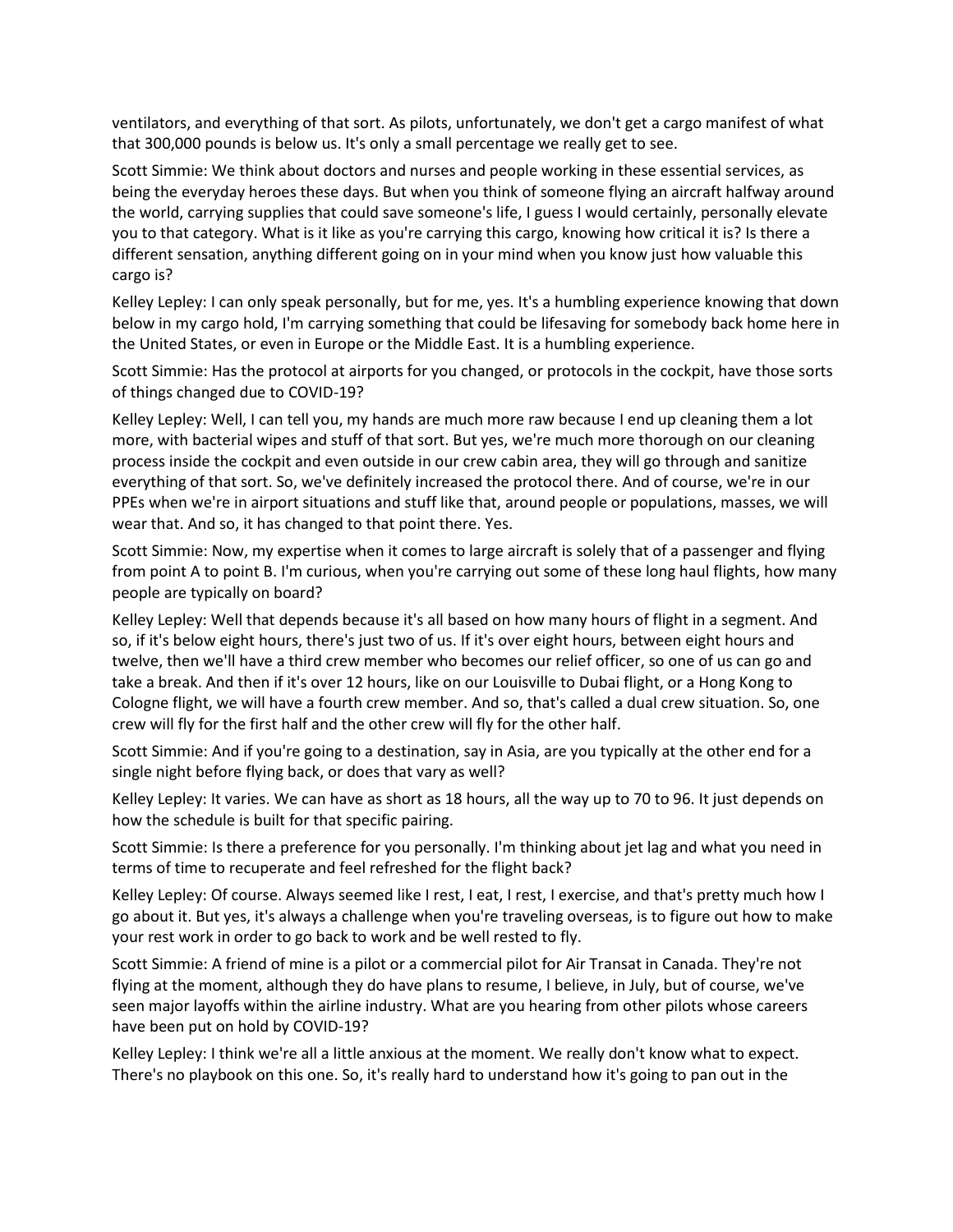longterm. But yeah, I think many of my peers are very anxious about what does the future hold for the aviation world?

Scott Simmie: Do you anticipate we'll get back to normal, the way things were before once the pandemic is over, or do you think there are going to be some changes in protocol as we go forward?

 Kelley Lepley: I think it's really difficult to know. I think when you look at it, the best thing you have to first define is what is normal. I think everything in our lives has changed in the last couple of months, just like it did in the aviation world in 9/11. And there's really no playbook, again, what to expect going forward from here.

 Scott Simmie: I'm willing to bet that you've had young women or students in schools, come up to you and say, "I'm really interested in this. How would I go about it?" What do you tell them?

Kelley Lepley: Well, the first thing that I tell them is to look at the programs. There's all kinds of different programs when it comes to colleges. My family didn't have a lot of money, so I went to a community college, and didn't have the name recognition at all, but they offered a great education, got my two-year degree. And from that point forward, got a job. And during that period, for the next 10 years, I worked on my four-year program. And from then, got hired at companies, then worked up the ladder.

Kelley Lepley: It just depends on the determination. If there's a will, there's a way. Some people can afford a name-brand college where you can spend a lot of money and walk out with a lot of debt. I didn't have that ability. And so, I find that if there is a will, there's a way, and to be persistent, and also develop relationships early on. Relationships are everything in this world, no matter what career you choose. And if you find a mentor who was there, who will guide you and direct you, you're going to have that person who's going to help you find the right connections to get hired at the places you want to go to.

 following you, I noticed that you also do give speeches, that you're a public speaker from time to time. you to speak about? Scott Simmie: When I looked at your profile, and we first became connected via Twitter because I was I'm curious, who are the people who want you to come and speak, and what are the topics they want

Kelley Lepley: I've spoken at women's groups. I've spoken in front of audience at TED. I've spoken to women's aviation groups, just as an encouragement. I've been to colleges, universities, to speak about that as well.

 here, but if there's one young person who came up to you and said something that has particularly stuck Scott Simmie: Sometimes, when a person gives a speech, and I only know this because there was a period after writing a book when I was on a speaking tour, but people will come up to you and they'll tell you a personal story or they'll ask you a question, or they'll tell you that they enjoyed your speech, or maybe they'll tell you they didn't enjoy your speech. I'm wondering, and you may have to dive deep with you after one of your speeches, and made you feel good.

 don't play. And I've been able to share my story from a personal level. And people came up to me from Kelley Lepley: I've had many come up afterwards. And one of the speeches that I've done is on living an authentic life. I think too many times, as human beings, we hide behind a shell and we act a part we all walks of life, that thanked me for that, that I would be so open and authentic, and to share my story when it comes to the trials and tribulations of my life, that have brought me to this point.

 Scott Simmie: And this is slightly on and slightly off-topic, but any tips for those of us who suffered tremendous jet lag when flying, because, you obviously are hitting other time zones and turning right around.

 When I'm not tired, I wake up. And so, there's a lot of times, it's two o'clock in the morning in Hong Kelley Lepley: I sleep in four-hour increments. And so, when on my layovers, when I'm tired, I sleep.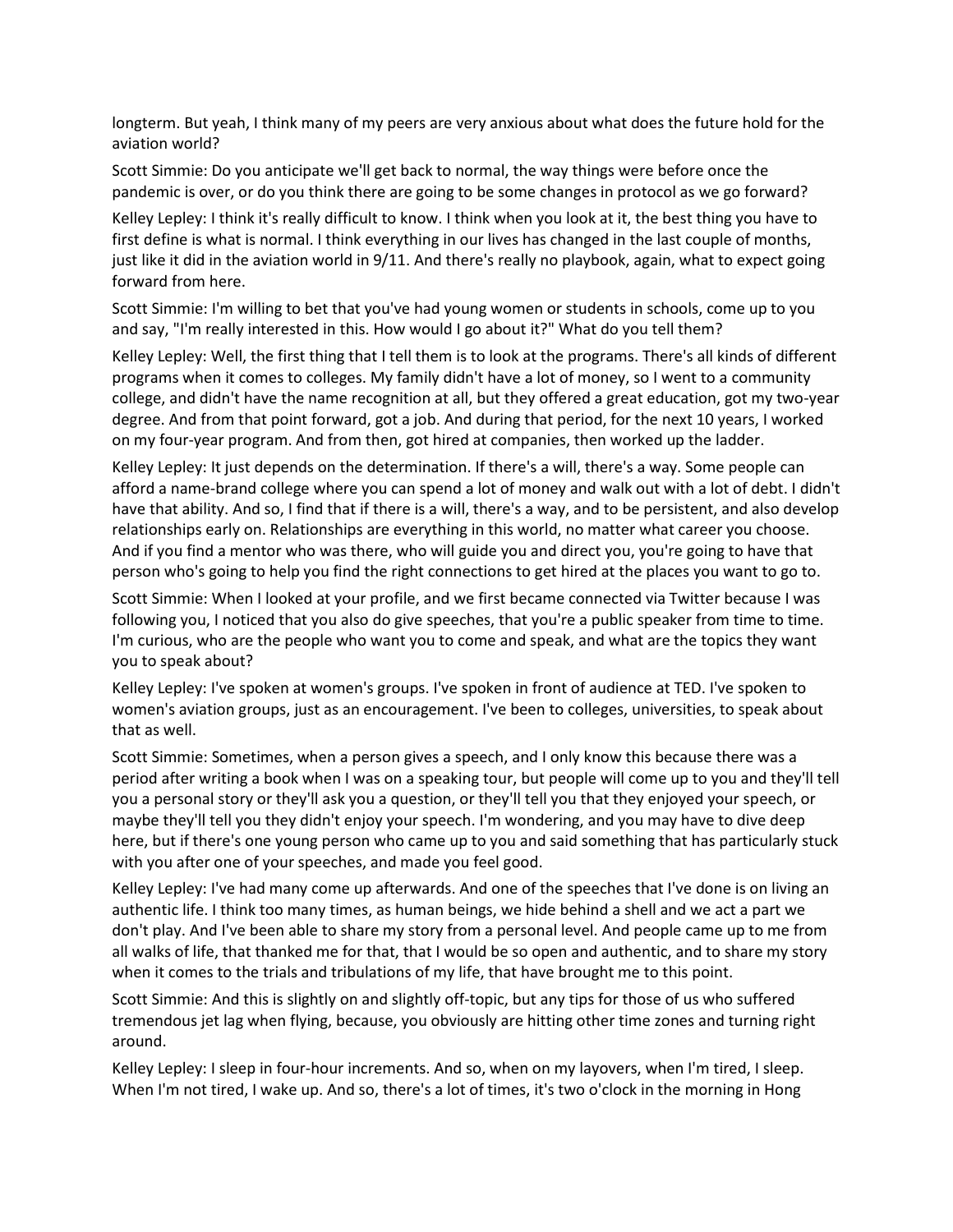have learned through my aviation travels throughout the years, the best thing is listen to your body clock. When it says, it's tired, go take a four-hour nap. And that allows me to be refreshed and go on and been the best way for me to acclimate myself, is by taking short four-hour naps if I need to. Kong, I'm wide awake. And then when it's two o'clock in the afternoon, I am dead to the world. So, I do whatever. And I never get acclimated to a time zone because I'm constantly changing. And so, that's

 a family life. What can you tell me about your home life? Can you give us a snapshot of that? Scott Simmie: You're also balancing this amazing career where you're jet-setting around the world with

 holidays when the girls were off, or have the summers off to be off with them. And so, it's been a great in Kentucky. And she is hoping to come to Alaska to go to a vet school. Kelley Lepley: That's been an interesting life. I have been commuting from Anchorage to Louisville for roughly 10 years. And as my girls were growing up, it afforded me a better home life with them because I was much more senior in Anchorage, and so I was able to get the time off when I needed to, like the opportunity for me to raise two beautiful young ladies. One is at college, she is about to graduate from Arizona State here this December. And my other daughter will be graduating from high school next year

Scott Simmie: What do your daughters think of your career?

 care about. No, really. I mean, they're very happy that I have a career like this, but really I'm just mom to Kelley Lepley: As long as I put food on the table and I take care of them and love them, that's all they them.

 Scott Simmie: Now, you live in Anchorage. How long have you been there? And what's it like living in Alaska, for those of us who have only seen pictures?

 and see the Glacier and see the ice formations, and then have these little sea lions pop up or harbor Kelley Lepley: Alaska is probably one of the most beautiful states in the country. I absolutely love it. I love the outdoors. In fact, my daughters and I just finished a vacation touring around Alaska this last week. Last week, we were sea kayaking out on Columbia Glacier, and to go in and out of the Bay Area lions pop up their heads and look at you and go back under, and then to go see the orca whales and stuff like that. You can't describe it. It's something you have to see. After that, we went and did ice climbing. We climbed the glacier, often, Kennecott, Alaska. Everything is so massive. It's so big. It's so beautiful. It's just an incredible place to visit.

Scott Simmie: I was following your travels on Twitter and I saw one post where you were lowered into some sort of fissure in Glacier. What was happening there? And tell us what you saw.

 ever done in my life because I'm literally trusting the person who's got me on a rope, lowering me into Kelley Lepley: It's called a moulin, and my understanding and my very limited understanding of a moulin, is when there's a soft spot in a glacier, and the water as it melts, it slowly digs a hole through the soft spot in the glacier. And over time, it creates a long waterfall, if you will. So, it's probably 50, 100, 200 feet deep. It's a hole that's inside the glacier. And as you are lowered into it, you see the waterfall, and the ice, it's the most beautiful blue color you could imagine. It's the most terrifying thing I've probably this cave before I had to climb back out of it. But it was probably the most exhilarated experience I've ever done.

Scott Simmie: How low were you lowered?

 want to do, is go try to climb out of something for more experienced people, but it was enough where I Kelley Lepley: We were only lowered 15 feet, about where the blue ice starts, because, once you get down below the blue ice, it's hard to chisel into. And being a beginner ice climber, that's the last thing I could get down there and see how beautiful it was.

Scott Simmie: What is the best part about being a pilot?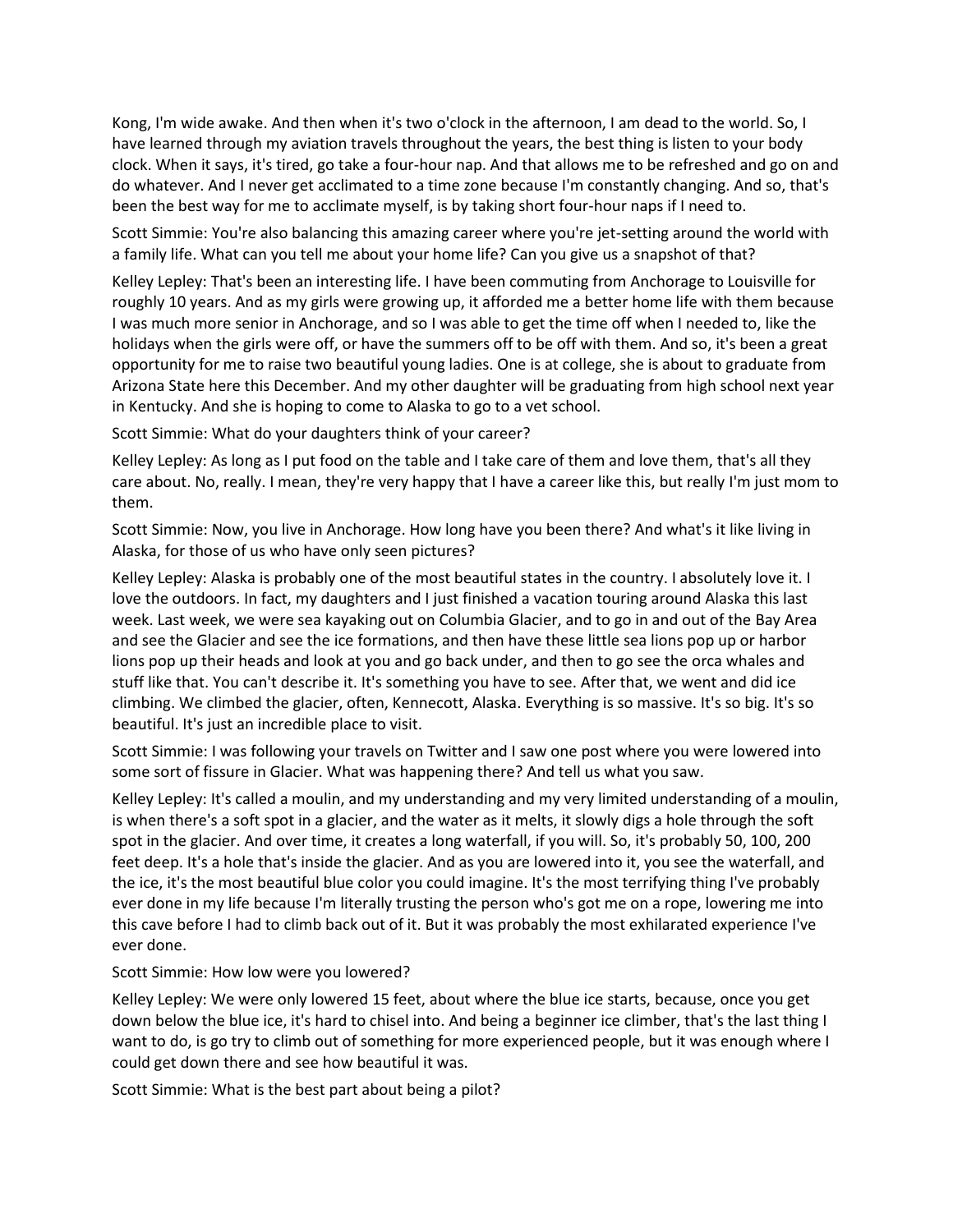B, halfway around the world, and do it in 10, 12 hours. It's afforded me the opportunity to see the world Kelley Lepley: That is a really good question. For being a pilot, I love the ability to be in control of something so massive, and to be able to fly this close to a million-pound airplane, from point A to point and to learn about culture and see people. There's so much about flying that I love, but I guess the ability now, being captain, is now having an ability, I guess, to teach the mentor, the next cadre of pilots that are coming through as first officers, they'll ultimately be captains as well. That's probably one of the things I really enjoy doing.

Scott Simmie: And what about the 747 itself? What's that like to fly?

Kelley Lepley: It's an incredible machine; is the best way I can explain it. Boeing created a beautiful product. It is very responsive to the control inputs. They say it flies like a small Cessna. In reality, it does. You put a little input into it, the airplane reacts immediately to whatever you want to do to it. It's just a great airplane. There's a lot of room to move around, I get my own bedroom, things like that. So, there's a lot more accommodations when it comes to cruise on long haul flights. It's an absolutely beautiful airplane and one incredible machine that Boeing has put together.

 Scott Simmie: I have the advantage of being able to see you right now because we're doing this as a video Zoom call. I can hear the passion in your voice when you're talking about that aircraft, but I can also see it in your face that you absolutely love flying. And does it ever get old for you? You've been doing it now, since, as you said, you were 17.

Kelley Lepley: No, it never gets old because every day's a new day. I will leave a blizzard here in Alaska, and I will head down south down to Hong Kong, and I'll be dodging thunderstorms. So, you're always constantly thinking, "What are the challenges before you? How am I going to counteract those challenges? How am I going to get around them? What am I going to do? How I'm going to react?" So, your mind is constantly working throughout the process, throughout the flight, and how to best navigate the situations that wait for you, that you have no playbook before? You're just basically going out, and whatever you're handed to you, you react to.

 Scott Simmie: There was something you said earlier on when you were talking about speeches you've challenge that you often tell people about, or if there's something you'd be comfortable sharing, that made. You mentioned, I believe, that you sometimes cover the accomplishments you've made in your life, but also some of the challenges that you've overcome. And I'm curious if there's one particular was a challenge or impediment that you faced in your life, that you were able to push through and overcome.

 Kelley Lepley: That is a really tough question. And I don't know if you want to get into that one here. All right. I'm going to share you my personal story. I was assigned male at birth, and I grew up in a Christian from a very young age, I began to work towards my goal of becoming a pilot, hiding the true fact of who home and I was taught that gender identity, gender dysphoria, homophobic, or being homosexual, anything like that, being gay, lesbian, transgender, was of sin. And so, I learned to hide it, I learned to suppress it. And throughout my life, I focused on flying. That's what made me successful in my career, is I focused on something that I loved. And flying has been something I've always wanted to do. And so, I was and as a person.

 congenital brain malformation, and she ended up passing away. And I remember being taught early on in my childhood life that God doesn't make mistakes. And I wanted to know, "Okay, if God doesn't make Kelley Lepley: And I achieved that goal, but I was still miserable. And as time went on, it became much more difficult for me to function as a person. And so I began seeking help for this thing called gender dysphoria. And it was a long journey, spent 10 years researching it, and it stemmed after the loss of my biological daughter, and it would have been in the year 2000. My biological daughter was born with a mistakes, then why was my daughter born without a brain?"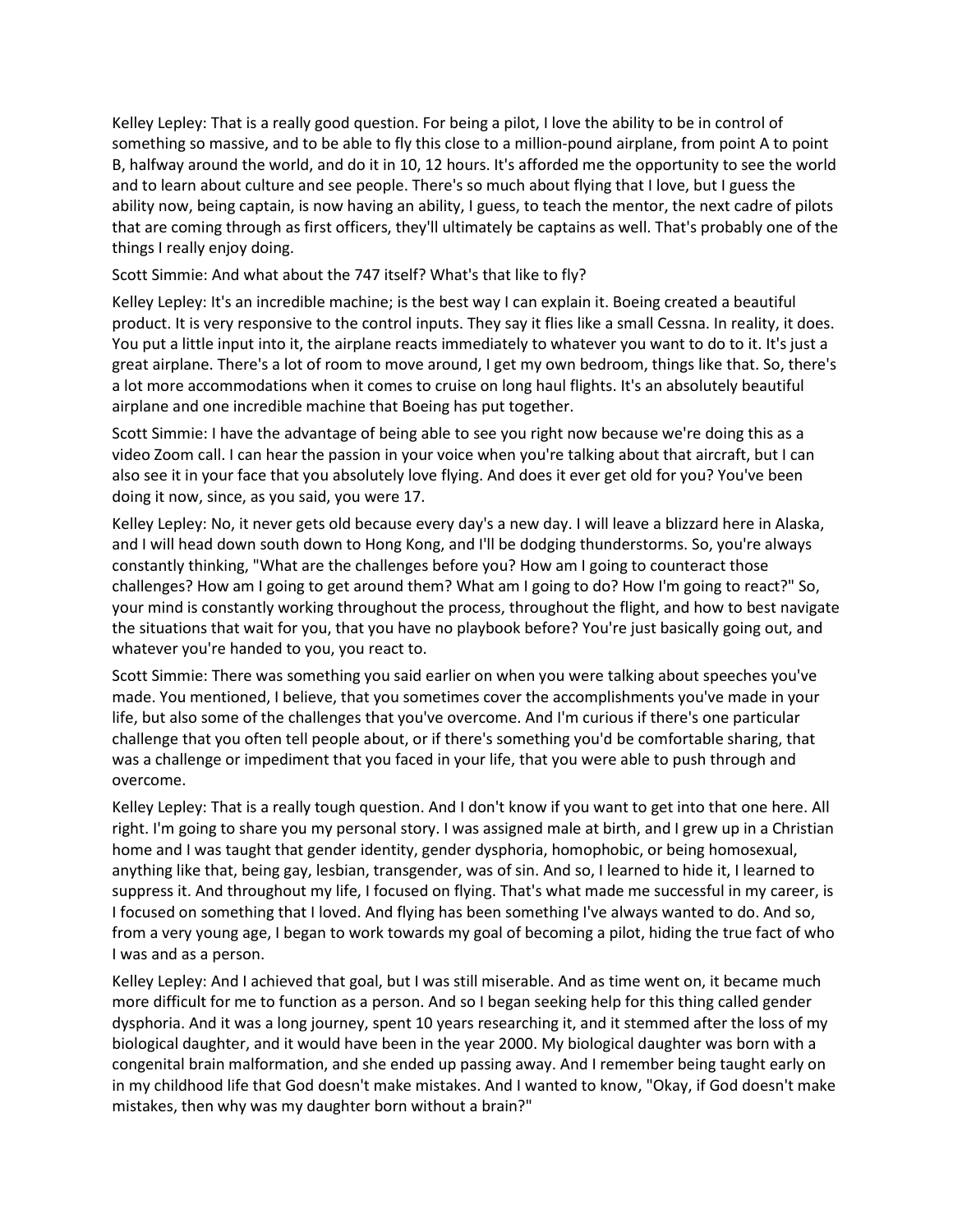Kelley Lepley: And I began spending 10 years of research understanding what is gender dysphoria? Is this something I created, or is this something that was created in the womb? And as time progressed, I knew I needed help. And so I sought some help when it came to psychologists and psychiatrists who understand this matter when it came to gender dysphoria, and I found out the older I get, the more difficult it would become. And I remember this question my doctor asked me the one day, he says, "You have one life. You're looking back on your life right now. You have everything. You've got a beautiful home, lovely family, you've got a nice yard, you've got a business on the side, you're flying for a major airline. What do you see?" And I said, "I see nothing but misery."

 will, then open up the door." Kelley Lepley: He says, "I want you to look forward in your life. What do you see?" I said, "I can't see myself living." And it wasn't that it was suicidal by any means. No. It was like I spent every waking moment of my life focused on something that I needed to be in order to fit in societal norms, and it took a toll on my life. And he said this one phrase, and I'll never forget. He says, "You have one life. What are you doing with it?" And I thought about that. And it's like, "What am I doing with this life? I have everything that the world thinks would be successful in my life, but I don't have myself. I don't have me as a person." And so, I really had to do some really self-analysis of who I was as a person, really digging deep inside and finding out who I really was. And I prayed about it a lot. And I said, "God, if this is your

 company, UPS. They stood by me. They stood by me throughout this whole process and gave me the others? And I had to come to that conclusion that I can't continue to live my life for others, because, in Kelley Lepley: And from that point forward, he did. And I think that's one of the things why I love my opportunity to be the person that I am today, to become successful as a pilot at a company like UPS. I'll never forget that. And I guess that's been the challenge of my life is that, you know what? We all have challenges no matter what it is in our lives. When it comes to our marriage, it comes to our work, whatever. We all have challenges, but we all have one life. And my question is to everybody that listened to this is; what are we doing with our lives? Are we living it to our fullest, or are we live it for doing so, I've lost myself.

Scott Simmie: You can see my face. I want to thank you for sharing. That was such an incredibly honest story that you shared, and that I think will send such a positive message to so many people who hear this. So, first of all, I want to thank you so much for sharing that. And secondly, we're watching incredible changes take place in the United States and other countries right now, and I'm referring, of course, to the kind of civil rights movement, but wrapped up in that, has been, we are all equal here on this planet. And I'm curious, as you have watched these demonstrations unfold, if you have felt something there about this search, this quest for our authentic selves and for equality.

 in, I look at this world as a mosaic. It takes all of us to create a beautiful mosaic. I may not fit in the Kelley Lepley: My heart hurts for people who are being suppressed. And I think in the world that we live normal situation that most people may fit in. You may have your own story, but all of us have our own stories. And what makes our stories complete is when we can fit into society and to give back. And I remember the story about Alan Turing. He was the gentleman who developed the Enigma; a machine to decipher the code that the Germans were... Actually designed the machine to read the enigma. And the cost for that was incredible. He overcame huge obstacles and was able to successfully decode what the Germans were doing through his machine.

 away the whole person. And when you do that, we in society all lose something. And so, when you take Kelley Lepley: And in doing so, he saved the world from World War II continuing, saved millions of lives, and a cost of many millions of dollars. But society saw unfit to look at that, and they focused on his sexuality. And a long story short, they took away a part of Alan Turing in the end. Alan turning ended up taking his own life. But what I share about that is that when you take away a part of a person, you take